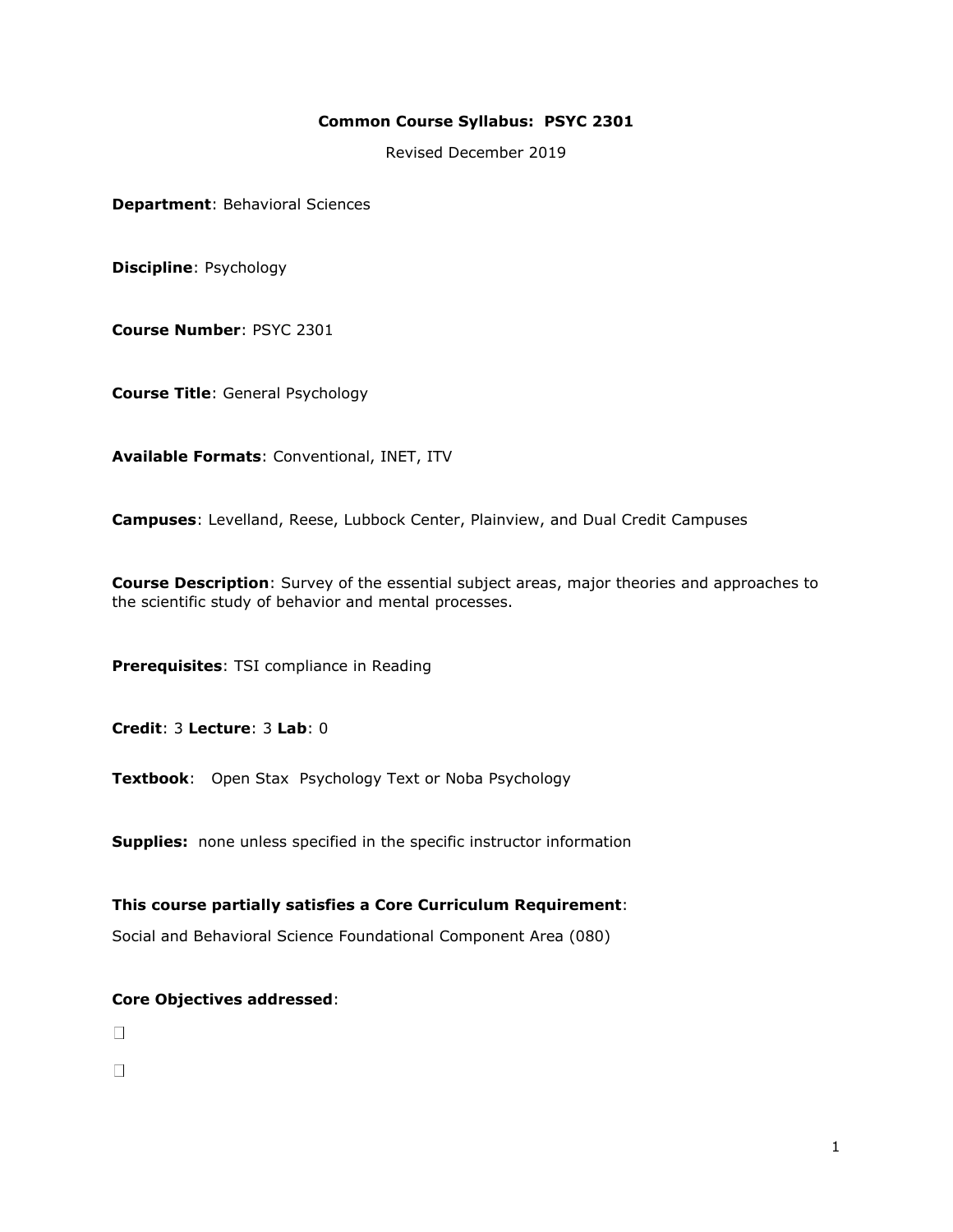$\Box$ 

# **Student Learning Outcomes (SLOs)/Competencies:**

Upon successful completion of this course, students will:

1. Identify various research methods and their characteristics used in the scientific study of psychology.

2. Describe the historical influences and early schools of thoughts that shaped the field of psychology.

3. Describe some of the prominent perspectives and approaches used in the study of psychology

- 4. Use terminology unique to the study of psychology.
- 5. Describe accepted approaches and standards in psychological assessment and evaluation.
- 6. Identify factors in physiological and psychological processes involved in human behavior.

## **Student Learning Outcomes Assessment**:

Dr. Alicia Barr is the faculty member who is responsible for the assessment of the student learning outcomes. She will be sending a list of which SLOs will be assessed for each semester. There are 6 outcomes and these are rotated. Dr. Barr is also the person responsible to entry of the data into Task Stream for documentation.

**Course Evaluation:** See the instructor's course information sheet for specific items used in evaluating student performance. However, all courses will have multiple exams and a written assignment that is designated by the instructor.

## **Attendance Policy:**

Instructors will create an attendance policy that is consistent with the "Class Attendance" policies stated below in the *SPC General Catalog*:

*Students are expected to attend all classes in order to be successful in a course. The student may be administratively withdrawn from the course when absences become excessive as defined in the course syllabus.*

*When an unavoidable reason for class absence arises, such as illness, an official trip authorized by the college or an official activity, the instructor may permit the student to make up work missed. It is the student's responsibility to complete work missed within a reasonable period of time as determined by the instructor. Students are officially enrolled in all courses for which they pay tuition and fees at the time of registration. Should a student, for any reason, delay in reporting to a class after official enrollment, absences will be attributed to the student from the first class meeting.*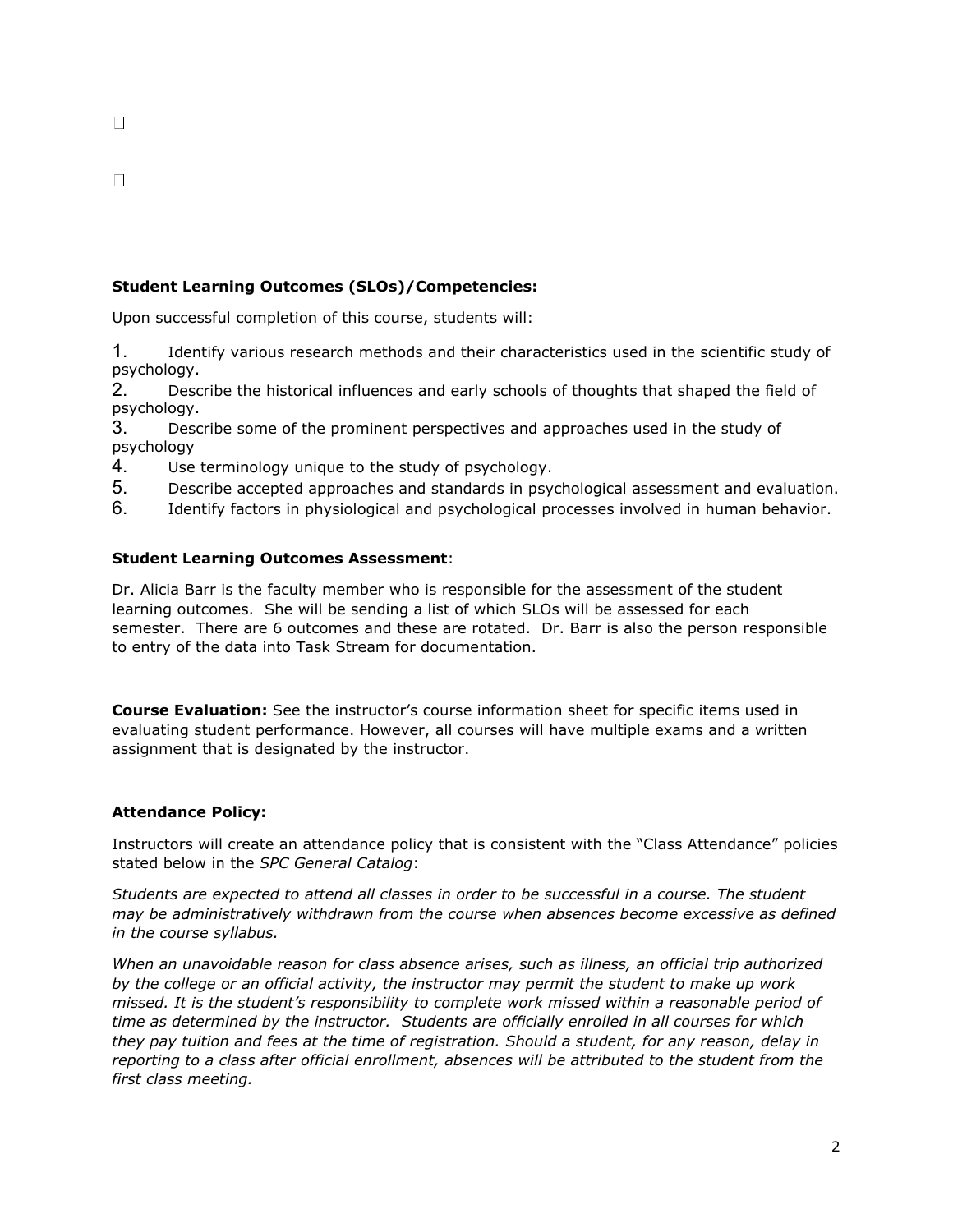*Students who enroll in a course but have "Never Attended" by the official census date, as reported by the faculty member, will be administratively dropped by the Office of Admissions and Records. A student who does not meet the attendance requirements of a class as stated in the course syllabus and does not officially withdraw from that course by the official census date of the semester, may be administratively withdrawn from that course and receive a grade of "X" or "F" as determined by the instructor. Instructors are responsible for clearly stating their administrative drop policy in the course syllabus, and it is the student's responsibility to be aware of that policy.* 

*It is the student's responsibility to verify administrative drops for excessive absences through MySPC using his or her student online account. If it is determined that a student is awarded financial aid for a class or classes in which the student never attended or participated, the financial aid award will be adjusted in accordance with the classes in which the student did attend/participate and the student will owe any balance resulting from the adjustment.*

Additional attendance information might be included in the specific instructor's part of the syllabus.

**Plagiarism and Cheating:** Students are expected to do their own work on all projects, quizzes, assignments, examinations, and papers. Failure to comply with this policy will result in an F for the assignment and can result in an F for the course if circumstances warrant.

Plagiarism violations include, but are not limited to, the following:

1. Turning in a paper that has been purchased, borrowed, or downloaded from another student, an online term paper site, or a mail order term paper mill;

2. Cutting and pasting together information from books, articles, other papers, or online sites without providing proper documentation;

3. Using direct quotations (three or more words) from a source without showing them to be direct quotations and citing them; or

4. Missing in-text citations.

Cheating violations include, but are not limited to, the following:

1. Obtaining an examination by stealing or collusion;

- 2. Discovering the content of an examination before it is given;
- 3. Using an unauthorized source of information (notes, textbook, text messaging, internet,

apps) during an examination, quiz, or homework assignment;

- 4. Entering an office or building to obtain unfair advantage;
- 5. Taking an examination for another;
- 6. Altering grade records;
- 7. Copying another's work during an examination or on a homework assignment;

8. Rewriting another student's work in Peer Editing so that the writing is no longer the original student's;

9. Taking pictures of a test, test answers, or someone else's paper.

**Student Code of Conduct Policy:** Any successful learning experience requires mutual respect on the part of the student and the instructor. Neither instructor nor student should be subject to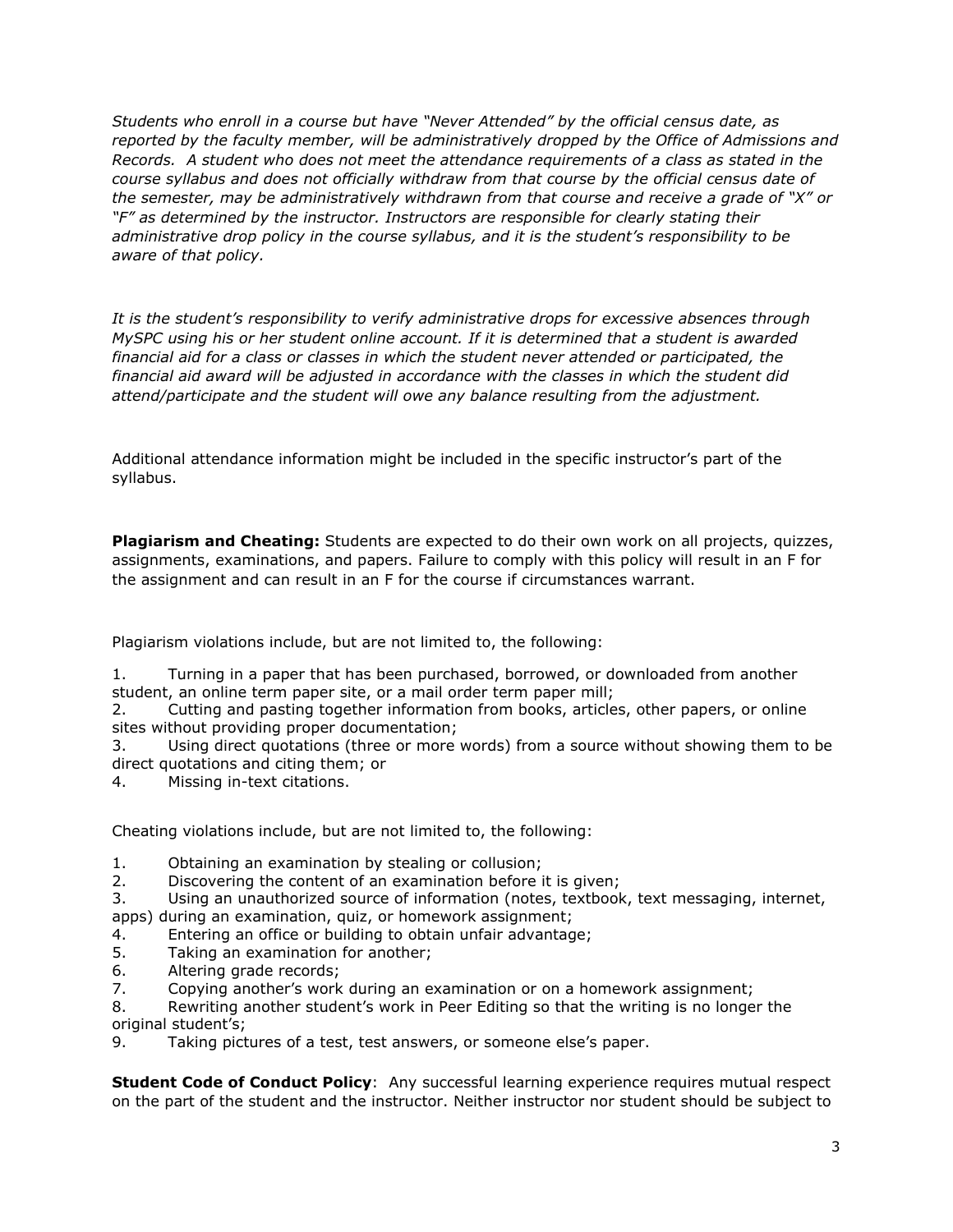others' behavior that is rude, disruptive, intimidating, aggressive, or demeaning**.** Student conduct that disrupts the learning process or is deemed disrespectful or threatening shall not be tolerated and may lead to disciplinary action and/or removal from class.

**Diversity Statement:** In this class, the teacher will establish and support an environment that values and nurtures individual and group differences and encourages engagement and interaction. Understanding and respecting multiple experiences and perspectives will serve to challenge and stimulate all of us to learn about others, about the larger world and about ourselves. By promoting diversity and intellectual exchange, we will not only mirror society as it is, but also model society as it should and can be.

**Disability Statement:** Students with disabilities, including but not limited to physical, psychiatric, or learning disabilities, who wish to request accommodations in this class should notify the Disability Services Office early in the semester so that the appropriate arrangements may be made. In accordance with federal law, a student requesting accommodations must provide acceptable documentation of his/her disability to the Disability Services Office. For more information, call or visit the Disability Services Office at Levelland (Student Health & Wellness Office) 806-716-2577, Reese Center (Building 8) 806-716-4675, or Plainview Center (Main Office) 806-716-4302 or 806-296-9611.

**Nondiscrimination Policy:** South Plains College does not discriminate on the basis of race, color, national origin, sex, disability or age in its programs and activities. The following person has been designated to handle inquiries regarding the non-discrimination policies: Vice President for Student Affairs, South Plains College, 1401 College Avenue, Box 5, Levelland, TX 79336. Phone number 806-716-2360.

**Title IX Pregnancy Accommodations Statement:** If you are pregnant, or have given birth within six months, Under Title IX you have a right to reasonable accommodations to help continue your education. To [activate](http://www.southplainscollege.edu/employees/manualshandbooks/facultyhandbook/sec4.php) accommodations you must submit a Title IX pregnancy accommodations request, along with specific medical documentation, to the Director of Health and Wellness. Once approved, notification will be sent to the student and instructors. It is the student's responsibility to work with the instructor to arrange accommodations. Contact the Director of Health and Wellness at 806-716-2362 or [email](http://www.southplainscollege.edu/employees/manualshandbooks/facultyhandbook/sec4.php) [cgilster@southplainscollege.edu](mailto:cgilster@southplainscollege.edu) for assistance.

**Campus Concealed Carry**: Texas Senate Bill - 11 (Government Code 411.2031, et al.) authorizes the carrying of a concealed handgun in South Plains College buildings only by persons who have been issued and are in possession of a Texas License to Carry a Handgun. Qualified law enforcement officers or those who are otherwise authorized to carry a concealed handgun in the State of Texas are also permitted to do so. Pursuant to Penal Code (PC) 46.035 and South Plains College policy, license holders may not carry a concealed handgun in restricted locations. For a list of locations and Frequently Asked Questions, please refer to the Campus Carry page at: <http://www.southplainscollege.edu/campuscarry.php>

Pursuant to PC 46.035, the open carrying of handguns is prohibited on all South Plains College campuses. Report violations to the College Police Department at 806-716-2396 or 9-1-1.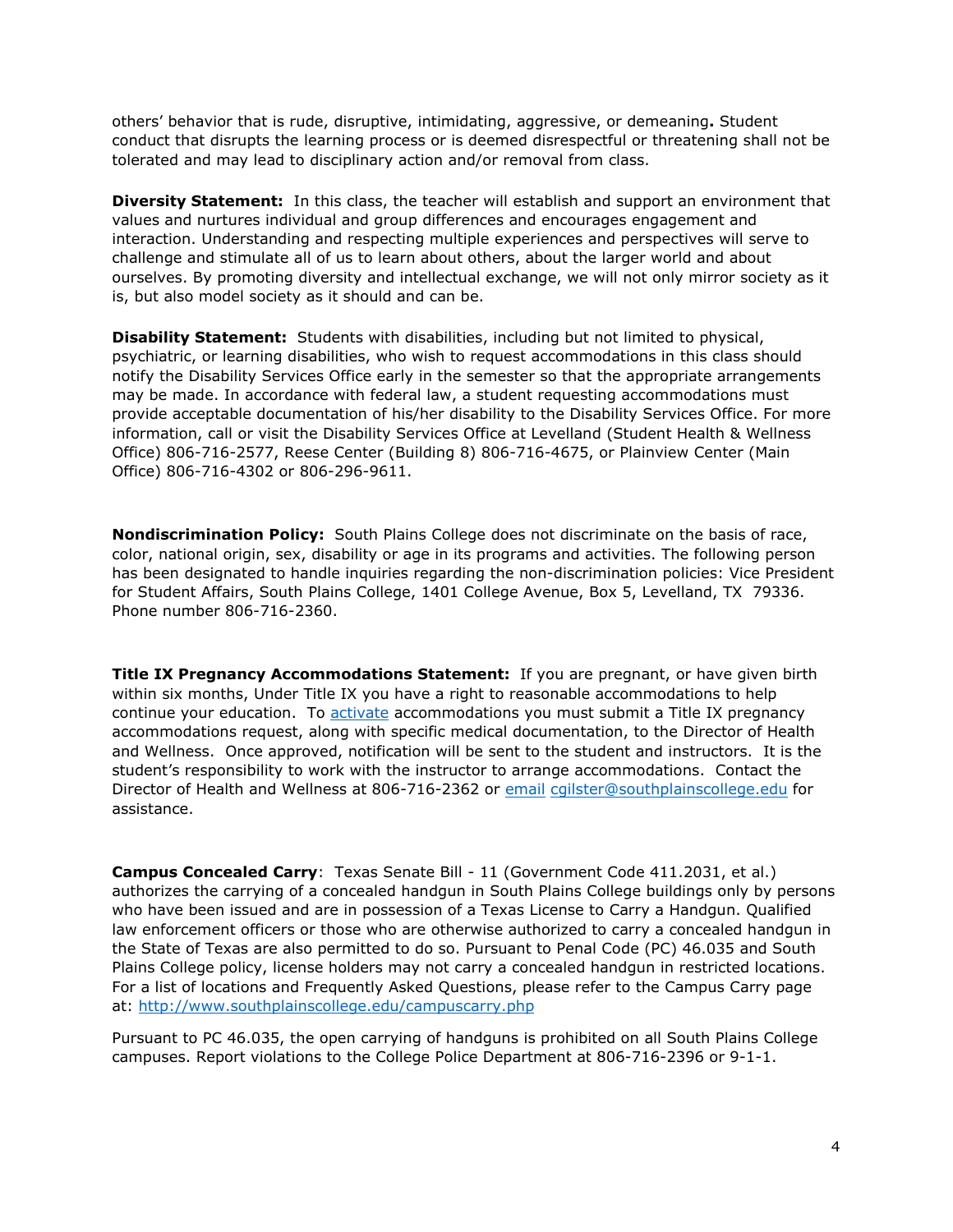Note: The instructor reserves the right to modify the course syllabus and policies, as well as notify students of any changes, at any point during the semester.

**COVID-19 Statement:** If you are experiencing any of the following symptoms, please do not attend class and either seek medical attention or get tested for COVID-19.

- Cough, shortness of breath, difficulty breathing
- Fever or chills
- Muscles or body aches
- Vomiting or diarrhea
- New loss of taste and smell

Please also notify DeEtte Edens, BSN, RN, Associate Director of Health & Wellness, at [dedens@southplainscollege.edu](mailto:dedens@southplainscollege.edu) or 806-716-2376.

This is the statement approved by the Board of Regents on July 15, 2020 and revised on August 19, 2021, and it will be the statement until there is updated policy information.

\*\*\*\*\*\*\*\*\*\*

**Instructor's Course Information**: Serena Mangano, PhD

**Course Information**: PSYC 2301 – 155, 203, and 204, Spring 2022

**Modality**: Online (Section 155) and Conventional (Sections 203 and 204)

### **Class Time and Location (Conventional Modality Only)**:

Section 203: Monday and Wednesday 9:30 AM – 10:45 AM Section 204: Monday and Wednesday 11:00 AM – 12:15 PM

Classes are at the Reese Center Building #4, Room 410, and online (link provided on Blackboard)

**Office Hours**: Monday to Thursday: 9:30 AM – 10:30 AM, Friday: 9:30 AM – 1:30 PM online (link available on Blackboard) and in person (details to follow), and by appointment

**Office Location:** Reese Center, Building 4, Room 405B

**Email Address**: [smangano@southplainscollege.edu](mailto:smangano@southplainscollege.edu)

**Phone:** (806)716-4668

**Course Websites**: Blackboard [\(https://southplainscollege.blackboard.com/\)](https://southplainscollege.blackboard.com/)

**Textbook:** You will use *Psychology 2nd Edition (2020) OpenStax* (Rice University/Bill & Melinda Gates Foundation), available for free on Blackboard. For more options, check <https://openstax.org/details/books/psychology-2e>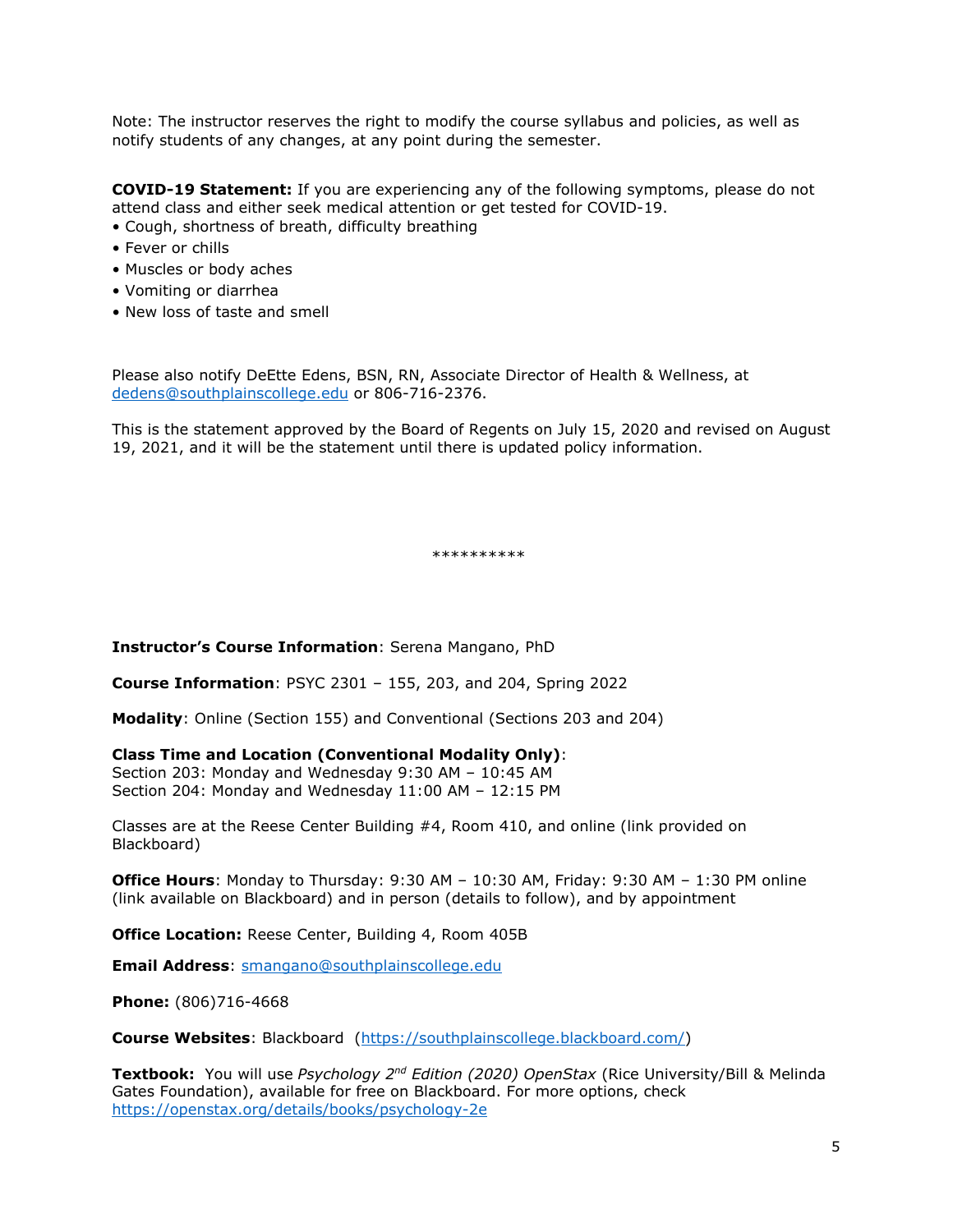**Grading Policy and Method of Evaluation:** It is possible to earn up to 500 points in this course, as follows:

|                           | Points | $\frac{0}{0}$ |
|---------------------------|--------|---------------|
| Syllabus Contract         | 1.5    | 0.30%         |
| Syllabus Exam             | 1.5    | 0.30%         |
| <b>Weekly Assignments</b> | 140    | 28.00%        |
| Exams                     | 280    | 56.00%        |
| Course Evaluations        |        | 0.20%         |
| Paper First Phase         |        | 0.20%         |
| <b>Final Paper</b>        | 75     | 15.00%        |
| Total                     | 500    | 100.00%       |

Final Grades will be determined by calculating the total amount of points earned by you this semester. These points are percentages of the scores in the previous chart.

 $A = 90\%$  of 500, meaning you earn between 450 and 500 points

 $B = 80\%$  of 500, meaning you earn between 400 and 449 points

 $C = 70\%$  of 500, meaning you earn between 350 and 399 points

 $D = 60\%$  of 500, meaning you earn between 300 and 349 points

 $F =$  less than 60% of 500, meaning you earn between 0 and 299 points

**Syllabus Contract and Syllabus Exam:** They are worth 1.5 points each, and meant to enforce your careful reading and knowledge of the syllabus.

**Weekly Assignments**: They are worth 140 points. There is one prompt for each chapter covered in the course. Each of you will respond to the prompt to earn up to 10 points. You will need to adhere to the weekly assignments policies available on Blackboard. You can agree, disagree, use any material from textbook, internet, readings, personal experiences, etc., and I only ask all of you to be respectful, polite, and professional in your writing. Weekly assignments are available from the first day of class until their due date. Once the due date has passed, weekly assignments are no longer visible.

**Exams**: They are worth 280 points. Throughout the semester you will take 4 (four) noncumulative exams on Blackboard. Exams may contain multiple choice and true/false questions. Exams open 48 hours before they are due, allow 1 only attempt, and you have up to 120 minutes to take exams 1-3, and up to 60 minutes to take exam 4. See Class Schedule for exam due dates and contents.

**Course Evaluations:** Worth 1 point, course evaluations are your chance to voice your evaluations and comments. Your feedback will help me improve the course offering for next students.

**Paper**: This is worth 76 points: 1 earned with the "Paper – First Phase", that will be evaluated for completion, and up to 75 earned with the final draft. See the Class schedule for due dates. Late submissions of the paper will receive a zero. The paper consists of your review of the movie indicated on Blackboard. The evaluation rubric for the paper is available on Blackboard. You can turn your paper in earlier, but the due dates are firm deadlines. You will turn in your paper on Blackboard.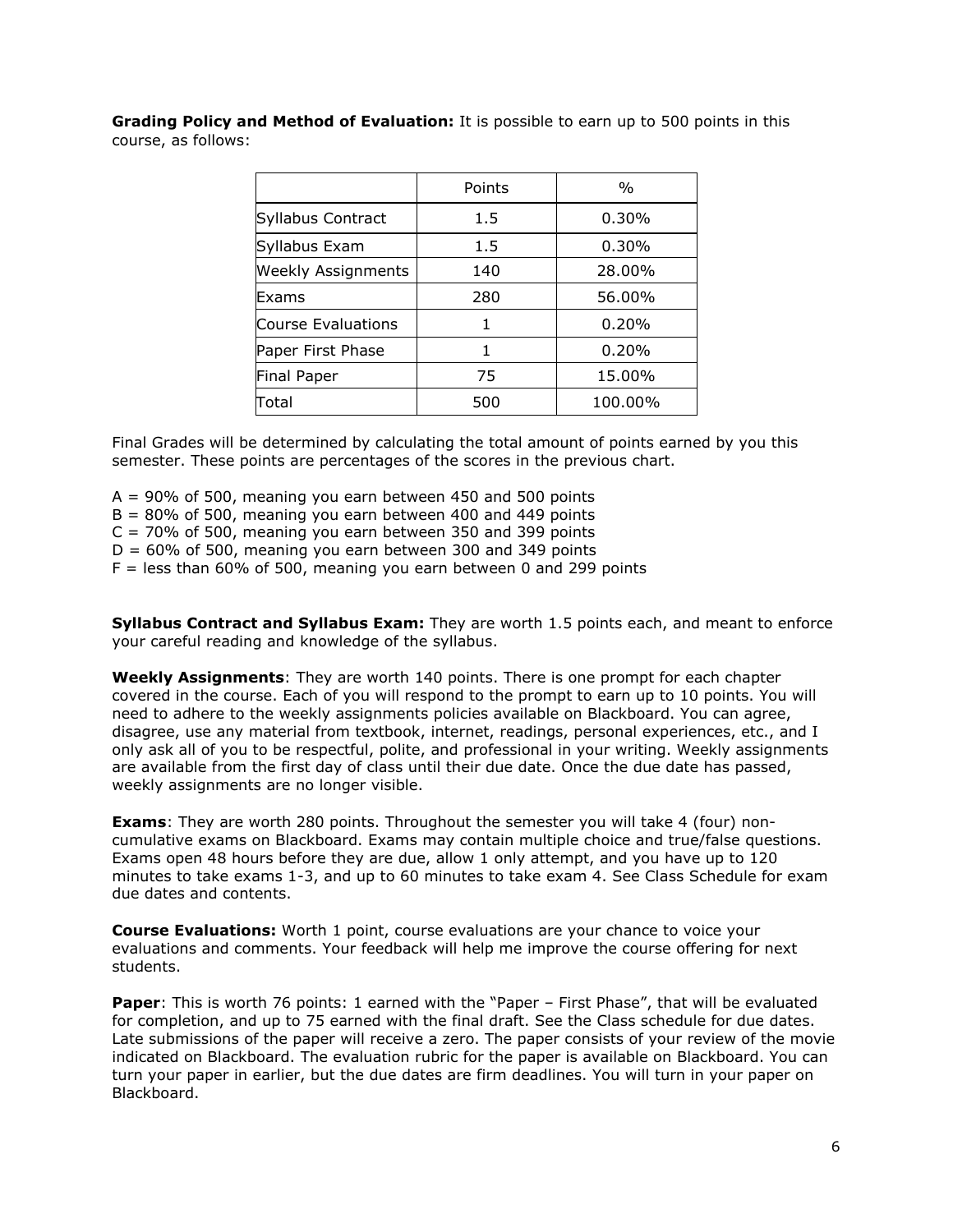**Academic Integrity:** As stated in your college catalog, "Offering the work of another as one's own, without proper acknowledgement, is plagiarism…" Students found guilty of plagiarism could fail or receive a zero on the work in question for the first offense and could be dropped from the course should a second offense occur. Cutting and pasting information directly from websites without citing your source also constitutes plagiarism. **I will check your paper and discussions for plagiarism if I suspect it has occurred.** If I determine that you are cheating on any phase of your course work, I will take action that could include giving you a "zero" on the course work or even possible dismissal from the course. Check out the following resources for more information on plagiarism and how to avoid it: <http://www3.southplainscollege.edu/plagiarism/> or [http://tlt.its.psu.edu/plagiarism/tutorial.](http://tlt.its.psu.edu/plagiarism/tutorial)

**Late Work and Missed Work:** The work is due on the dates assigned and late submissions will not be accepted, unless you have valid and verifiable documentation presented within 5 working days from the date. Documentation provided later will not be accepted. It is your responsibility to inform me of emergencies and provide me with the needed documentation. Please remember that in college you cannot wait till the end of the semester to do the work.

**Attendance and Participation – for in-person classes**: Attendance is expected. Classes will start and end on time, and you are expected to be in class for its whole duration. Please let me know if you are forced to arrive late and/or leave early because of your class or work schedule. Generally, arriving 5 minutes later/leaving 5 minutes earlier will be marked as tardy, and arriving 10 minutes later/leaving 10 minutes earlier will be marked as absence. If you are late or leave early, please enter or leave the classroom *quietly.* This policy is meant to minimize distraction to the class and to me, so please be considerate.

**Attendance and Participation – for online classes**: Attendance to online classes equals submission of assignments by their due date.

**For both in-person and online classes:** You MUST provide adequate and verifiable documentation for your absences and/or missed work within 5 working days from the date. Documentation provided later will not be accepted. It is your responsibility to inform me of emergencies and provide me with the needed documentation.

#### **COVID-19 Statement:**

Consistent with the latest CDC recommendations, we have revised our guidance for students, faculty, and staff who have a known exposure or have tested positive.

Anyone with a known exposure should wear a mask for 10 days and should seek a COVID-19 test on day five after exposure.

If you test positive or develop symptoms, you should immediately self-isolate and seek a COVID-19 test. Please immediately notify your instructor, supervisor, and DeEtte Edens, Associate Director of Health and Wellness, any time you test positive for COVID-19. Anyone who tests positive is required to self-isolate for five days.

Following the five-day isolation period, if you are asymptomatic or your symptoms are resolving, you may return to work or class but should wear a mask for five additional days.

If you are still symptomatic, please contact DeEtte Edens at

[dedens@southplainscollege.edu](mailto:dedens@southplainscollege.edu) or 806-716-2376 prior to your return date. (Statement updated on January 11, 2022)

**I will make accommodations for any student who, because of COVID-19, is ill or quarantined.**